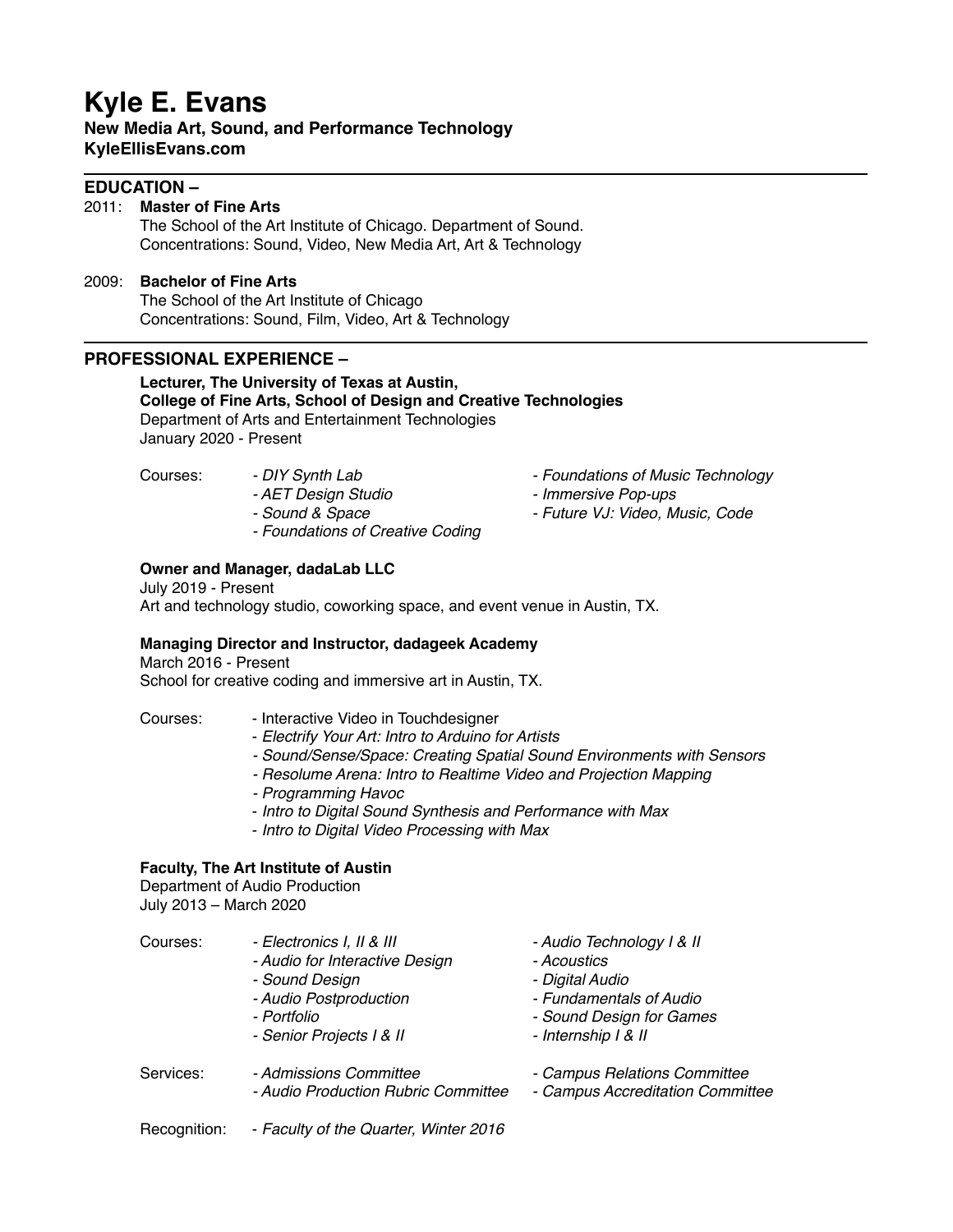#### **Single Cycle Post Production**

Freelance video editing, post production sound, and motion graphics July 2012 - Present

#### **Champion Entertainment**

Video production**,** editing and post production sound June 2011 - July 2012

#### **The School of the Art Institute of Chicago**

Graduate Teaching Assistant August 2009 - May 2011

## **ORGANIZATIONAL AFFILIATIONS –**

#### **dadageek Academy, founding board member**

Non-profit creative coding and immersive arts educational organization in Austin, TX.

#### **Bee Cave Arts Foundation, board member**

Community-focused **n**on-profit arts organization in Bee Cave, TX.

#### **Rolling Ryot, Artistic Director and board member**

Sonic arts and spacial sound non-profit in Austin, TX.

#### **CounterVolt, Creator and Director**

New media art and electronic music curation organization in Austin, TX.

## **SELECTED WORKS AND PERFORMANCES –**

#### 2021: **Luminaria Contemporary Arts Festival** Hemisfair Park (San Antonio, TX.) *Deep Quanta -* Large scale, immersive sound and light installation. Created by dadaLab.

#### **Seismic Dance Event 4.0**

The Concourse (Austin, TX.) *Scanner -* Immersive laser audience scanning sculpture. Created by dadaLab.

#### **Seismic Dance Event 3.3**

The Concourse (Austin, TX.) *Heximations -* Large-scale, outdoor immersive light sculpture. Created by dadaLab.

#### 2020: **Dumpster Fire**

dadaLab. (Austin, TX.) Created by Rolling Ryot. Immersive performance with robotics, lights, and percussion

#### 2019: **Phase Hall**

dadaLab, as part of the *dadageek Fall 2019 Show* during the East Austin Studio Tour (Austin, TX.) Multichannel interactive sound installation

#### **MUTEK San Francisco**

The Herbst Theater (San Francisco, CA.) *de/Rastra* - Sound, video, and light performance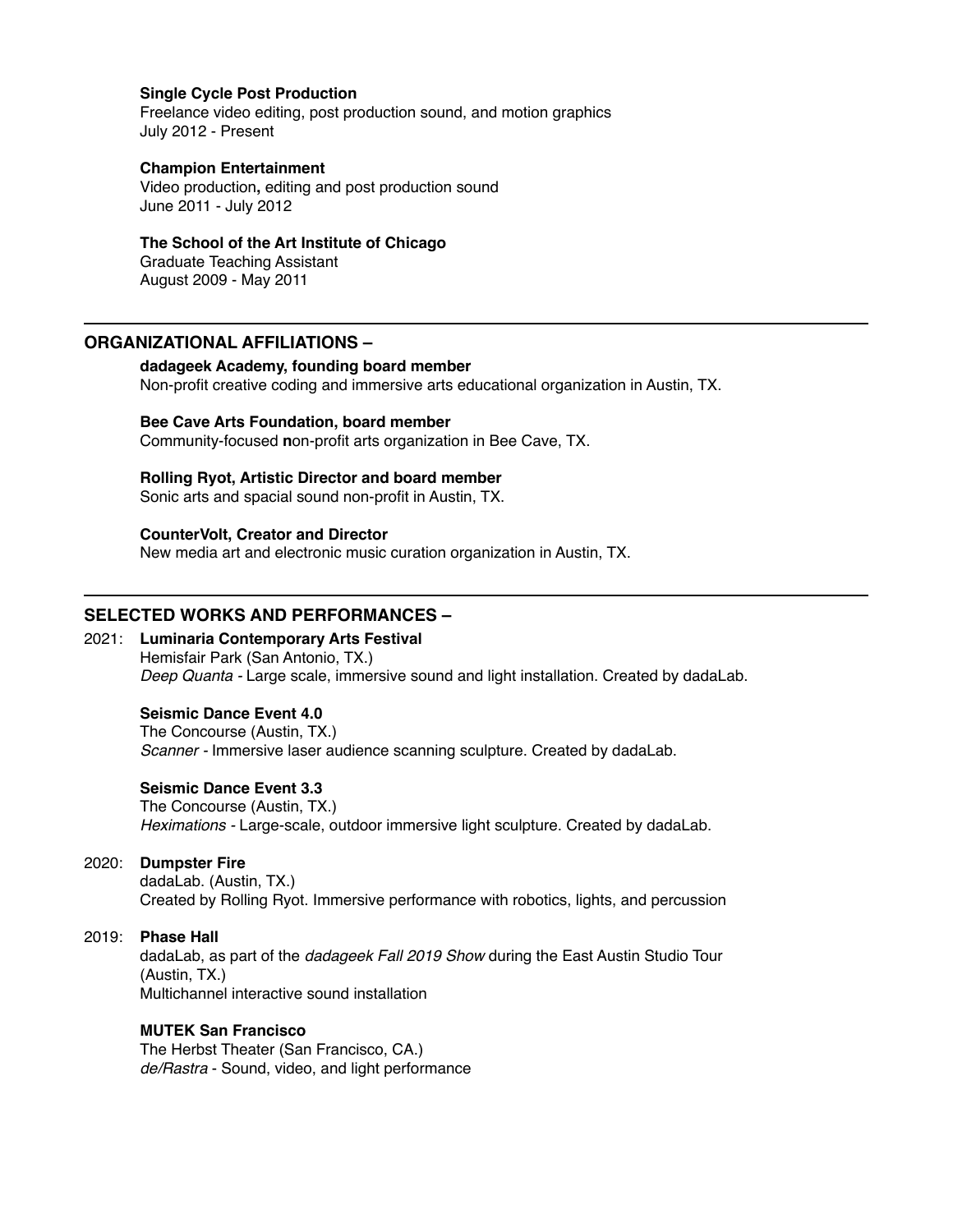#### **Rainforest Reverb**

Fusebox Festival (Austin, TX.) Artistic Director: large-scale 32-channel sound installation inside a downtown parking garage

#### **Crash Log**

North Door (Austin, TX.) pulseCoder performance, projectionist

#### 2018: **Exploded Drawing Audio/Visual Session**

Native Hostel (Austin, TX) pulseCoder performance; audio, realtime video, and lighting design

#### **Emanations of a Bottom Line**

1500 Studio, as part of *Immersion ATX* during the East Austin Studio Tour (Austin, TX.) Sound and light installation

#### **Psychoacoustic Cinema**

*The Color Inside*, James Turrell Skyspace at the University of Texas (Austin, TX.) Light-reactive sound installation

#### **Right, Rear Corner of The Universe**

As a part of *Loop Mass 2*, Austin Museum of Digital Art (Austin, TX). Outdoor audio/video installation. Created by Limited Hangout.

## **CounterVolt VERSION.001**

North Door (Austin, TX.) pulseCoder performance

#### **Cool Summer Nights at the Bullock**

Bullock Texas State History Museum (Austin, TX.) de/Rastra performance

#### **SynesthESpace#3: We Are Sphere**

First Street Studio (Austin, TX.) Interactive audio/video installation and video game

#### **Dallas Ambient Music Nights 31**

Texas Theatre (Dallas, TX.) pulseCoder performance

#### **Exploded Drawing 42**

Austin School of Film (Austin, TX.) pulseCoder performance

## 2017: **Holodeck Reckords Presents…**

Austin School of Film (Austin, TX.) pulseCoder performance

#### **Maker Faire Austin**

Palmer Event Center (Austin, TX.) de/Rastra performance Awarded Staff Pick Blue Ribbon Award

#### **Dallas Medianale 2017**

In association with the Dallas Video Festival Green Zone (Dallas, TX.) *Limited Hangout,* performance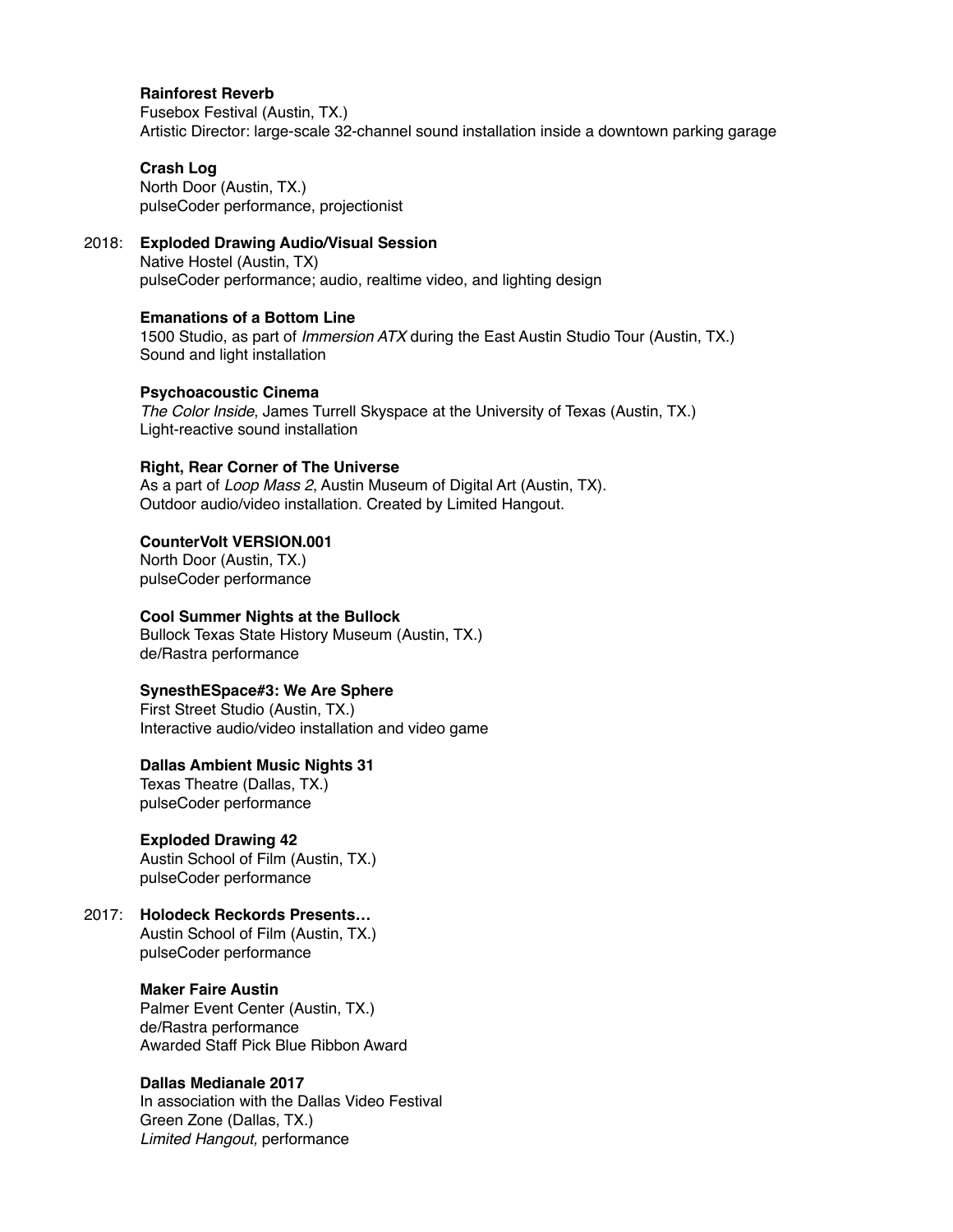#### **Artist In Session #1: Austin Beerworks X Limited Hangout**

In association with Art of the Brew Austin Beerworks Taproom (Austin, TX.) *Limited Hangout,* performance

#### 2016: **Late Night Live Art**

In association with the National Performance Network and Fusebox Festival Museum of Human Achievement (Austin, TX.) *Limited Hangout,* performance

#### **Loop Mass**

The Off Center (Austin, TX.) de/Rastra performance

#### **Emanations of a Bottom Line**

ICOSA Gallery (Austin, TX.) Sound Installation

#### **Limited Hangout**

Co-Lab Projects Demo Gallery (Austin, TX.) **Performance** 

## **Currents New Media Festival**

El Museo Cultural (Santa Fe, NM.) *Cracked Ray Tube*, Installation and performance

#### **Beat the Rush**

Blanton Museum of Art. (Austin, TX.) *Limited Hangout*, Performance

## 2015: **The Paseo New Media Art Festival**

Taos Downtown Historic District (Taos, NM.) *de/Rastra,* Performance

#### **Limited Hangout**

North Door (Austin, TX.) New media performance. In Association with The Austin Museum of Digital Art

#### **Currents New Media Festival**

El Museo Cultural (Santa Fe, NM.) *de/Rastra,* Performance

#### **000000: Kyle Evans and Jessica Mathews**

Pump Projects (Austin, TX.) Collaborative installation exhibition with Jessica Mathews.

#### **Dallas Medianale**

In association with the Dallas Video Festival McKinney Avenue Contemporary (Dallas, TX.) *Cracked Ray Tube*, Performance

#### 2014: **glitChicago**

Ukrainian Institute of Modern Art (Chicago, IL.) *Cracked Ray Tube*, Installation and performance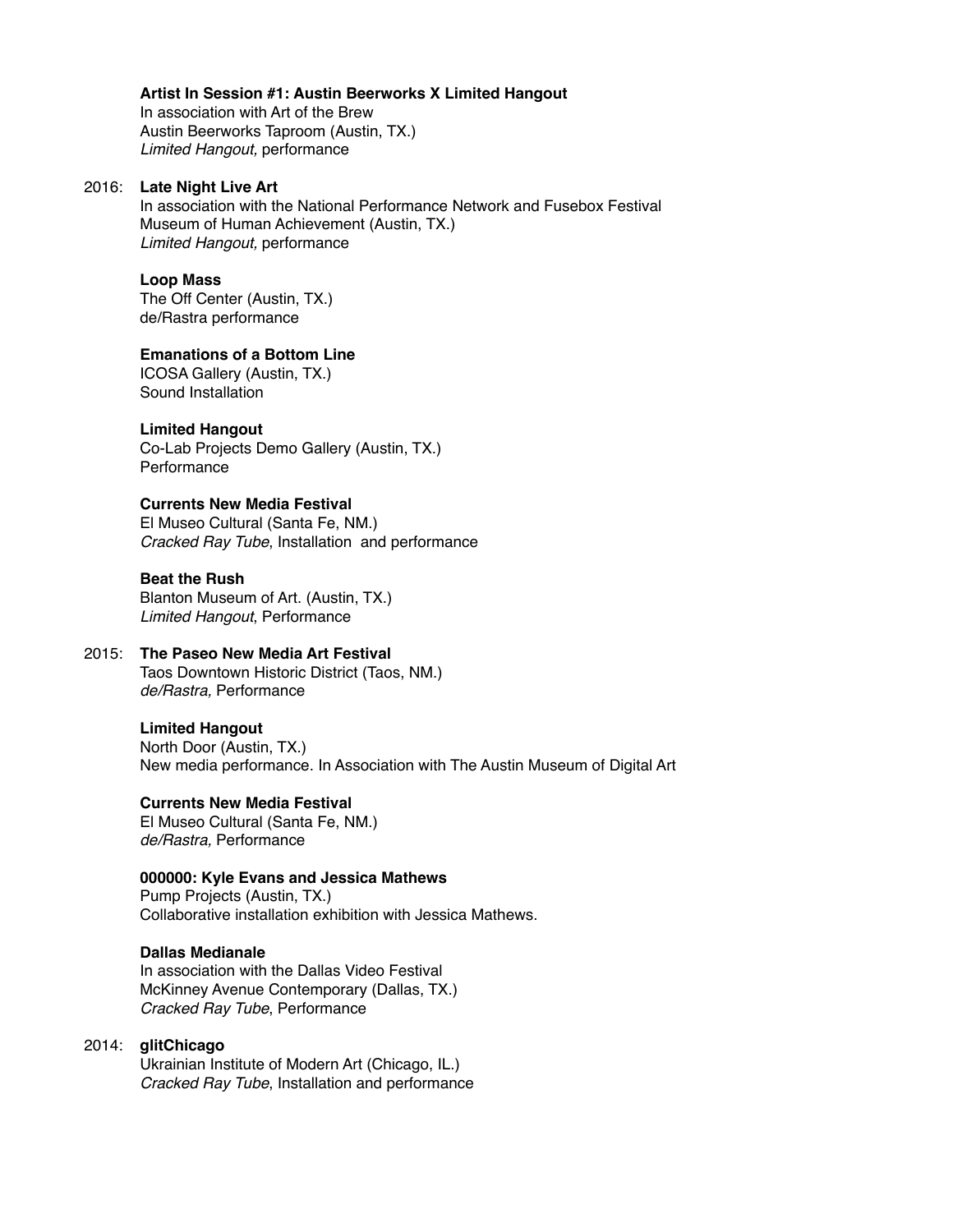#### **New Media Art and Sound Summit**

Salvage Vanguard Theatre (Austin, TX.) *de/Rastra,* Performance

#### **Transmission Archaeology**

Big Medium (Austin, TX.) Installation, part of the group show *Asterisk*

#### **Discarded: The Afterlife of Everyday Electronics**

Columbia College Arcade Gallery (Chicago, IL.) *Cracked Ray Tube*, Installation and performance **Transmission Archaeology**  Union Gallery (Dallas, TX.) Solo exhibition

#### 2013: *Hi-Fi Entertainment System*

Co-Lab Projects (Austin, TX.) Installation as part of the group show *Conspectus: Two Thousand Thirteen* **de/Rastra: Installation** Co-Lab Projects (Austin, TX.) Solo exhibition

#### **Frequency Fridays**

In association with the Fuse Factory. Wild Goose Creative (Columbus, OH.) *de/Rastra,* Performance

#### **Transmediale New Media Art Festival**

Haus der Kulturen der Welt. (Berlin, Germany) *de/Rastra,* Performance

#### 2012: **GO by Kyle Evans**

Homeland Security (Dallas, TX.) Solo exhibition **GLI.TC/H 2012 Conference and Festival** Happy Dog Gallery (Chicago, IL.) *de/Rastra,* Performance *Cracked Ray Tube*, Performance

#### **Harrold Golen Gallery**

In association with the Foundation for Emerging Technologies and Arts (Miami, FL.) *de/Rastra,* Performance

#### **Vancouver New Music Festival: Circuit Cabaret.**

Scotiabank Dance Centre (Vancouver, B.C.) *Cracked Ray Tube*, Performance

#### **Dallas Video Festival**

Dallas Museum of Art (Dallas, Tx.) *de/Rastra,* Performance

## **de/Rastra**

Inspace at The University of Edinburgh (Edinburgh, U.K.) **Performance** 

#### **de/Rastra**

Noise=Noise (London, U.K.) **Performance**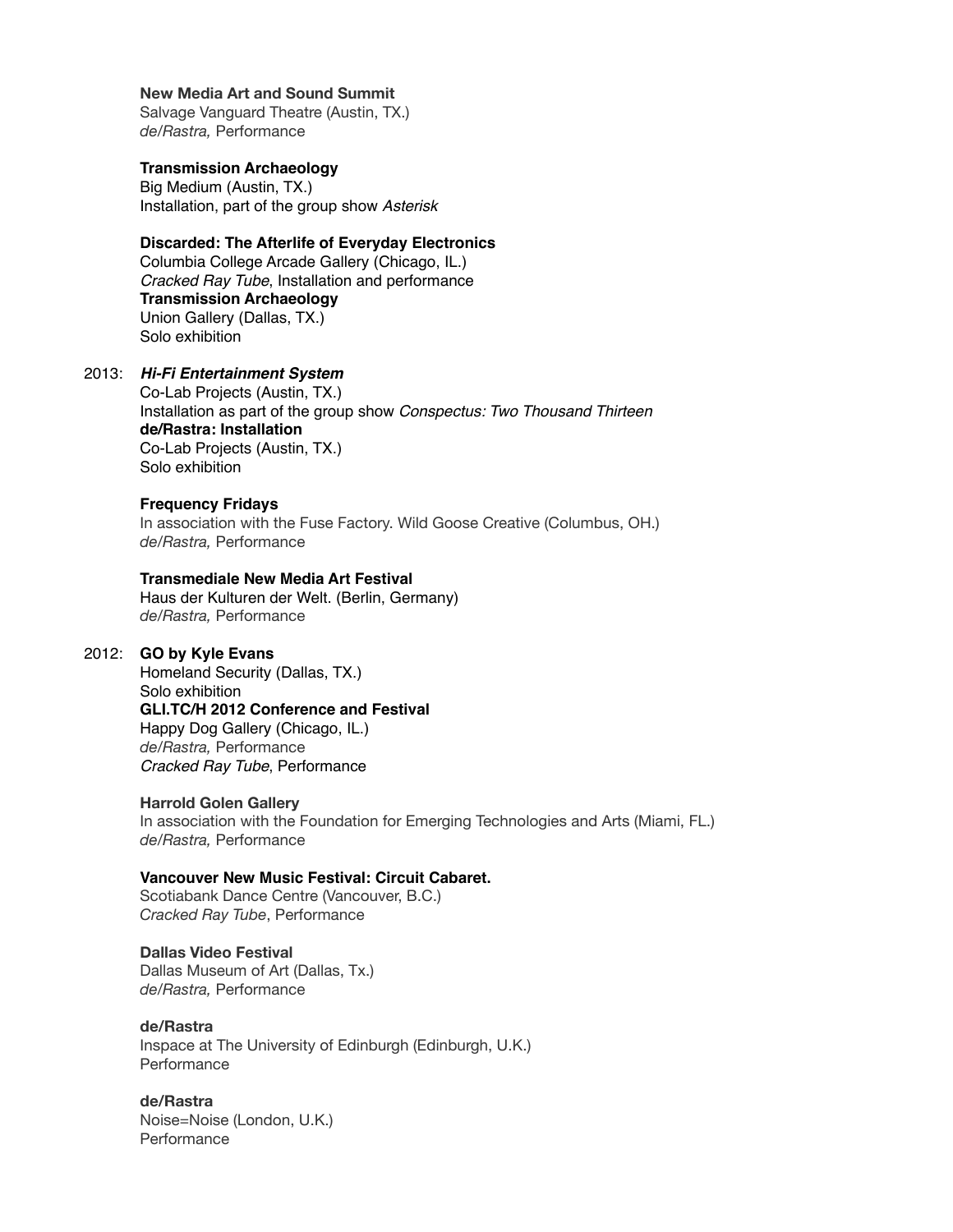#### **Dimanche Rouge #19**

La Rotonde (Paris, FR.) *de/Rastra,* Performance

## **Variations V**

Flatiron Fine Arts Building (Chicago, IL.) Collaborative recreation of John Cage's original piece. Organized by Julia Miller.

## 2011: **GLI.TC/H 2011 Conference and Festival**

ENEMY (Chicago. IL) *Cracked Ray Tube*, Performance

## **They, Who Sound**

Avant Garden (Houston, TX.) *de/Rastra,* Performance

#### **Milwaukee Ave. Arts Festival**

Milwaukee Ave. pop up gallery location (Chicago, IL.) *Sine.Magnet.Phosphoresced ,* Installation

## **SAIC 2011 Graduate Thesis Exhibition**

Sullivan Galleries (Chicago, IL.) *Sine.Magnet.Phosphoresced ,* Installation

## **Version 11: Chicago Arts Festival**

Co-prosperity Sphere (Chicago, IL.) *Cracked Ray Tube*, Performance

#### **Project Cabrini Green**

Cabrini Green Housing Projects and Museum of Contemporary Art Chicago (Chicago, IL.) Collaborative public installation conceived and organized by Jan Tichy.

#### **Handmade Music Showcase, SXSW**

Venue 222 (Austin, Tx.) *Cracked Ray Tube*, Performance

**I:3 nuFest: Trajectories in New Media by Emerging Chicago Artists** Jennifer Norback Fine Art Gallery (Chicago, IL) *Cracked Ray Tube*, Installation and performance

## 2010: **Pixilerations: New Media Art and Experimental Music Showcase**

Brown University (Providence, RI) *Electronically Modified Didgeridoo,* Performance

#### **International Computer Music Conference 2010 (ICMC)**

Columbia University (New York, NY) *Electronically Modified Didgeridoo,* Performance

#### **New Music at the Green Mill**

The Green Mill (Chicago, IL) *Electronically Modified Didgeridoo,* Performance

#### 2009: **2009 Undergraduate Exhibition** Sullivan Galleries (Chicago, IL) *VHF/Sillicon,* Installation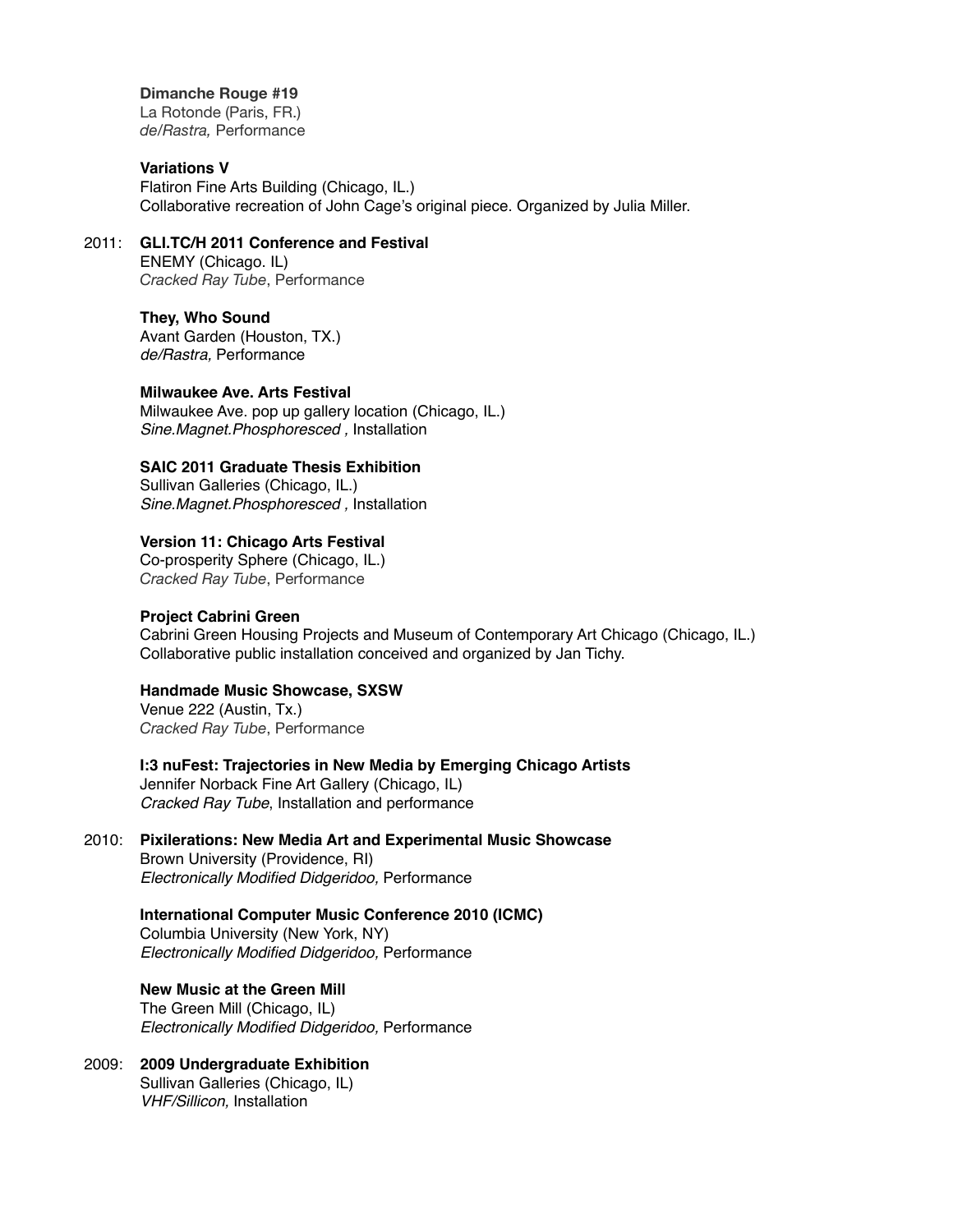#### **INDEPENDENT WORKSHOPS & LECTURES –**

- 2019: **Immersive Information: Data and Sensors in New Media Art** Digital Field Methods Institute University of Texas in Austin, Digital Writing & Research Lab (Austin, TX.) **Cracking Ray Tubes: A / V Synthesis for Hackers, Benders, and Breakers** Southwest Synth Fest. Austin School of Film. (Austin, TX.) **Spatial Sound for Public Immersive Art** Eyeo Festival (Minneapolis, MN.) 2018: **Visiting Artist, University of Texas at Austin**  Arts and Entertainment Technology March - April 2018 Organized and lead *Introduction to Arduino* workshop 2016: **Hardware Hacking and DIY Audio/Video Synthesis** Meow Wolf (Santa Fe, NM.) In association with the Currents New Media Festival **Hardware Hacking and DIY Audio/Video Synthesis** In association with the Dallas Medianale, Oil and Cotton (Dallas, TX.) **Hardware Hacking and DIY Audio/Video Synthesis** The Museum of Human Achievement (Austin, TX.) 2015: **DIY Video Transmission Workshop** In association with The Paseo New Media Festival. Taos High School (Taos, NM.) **Hardware Hacking and DIY Audio/Video Synthesis** In association with the Dallas Video Festival, Oil and Cotton (Dallas, TX.) **DIY Synthesis Demo and Lecture** In association with The Austin Museum of Digital Art and Austin Nerd Night. The North Door (Austin, TX.) 2014: **Visiting Artist Lecture and Performance, Eye and Ear Clinic** Hosted by The Department of Film Video and New Media and Animation at The School of the Art Institute of Chicago (Chicago, IL) **Visiting Artist Presentation**  Presented to the Hardware Hacking class in the Sound Department at The School of the Art Institute of Chicago (Chicago, IL) **Cracked Ray Tube Electronics Workshop** In association with Art and Activism and Center for Community Arts Partnership. Department of Audio Arts and Acoustics at Columbia College (Chicago, IL.) 2013: **DIY Video Transmission Workshop**
	- *Fuse Factory* electronics workshop series. (Columbus, OH.)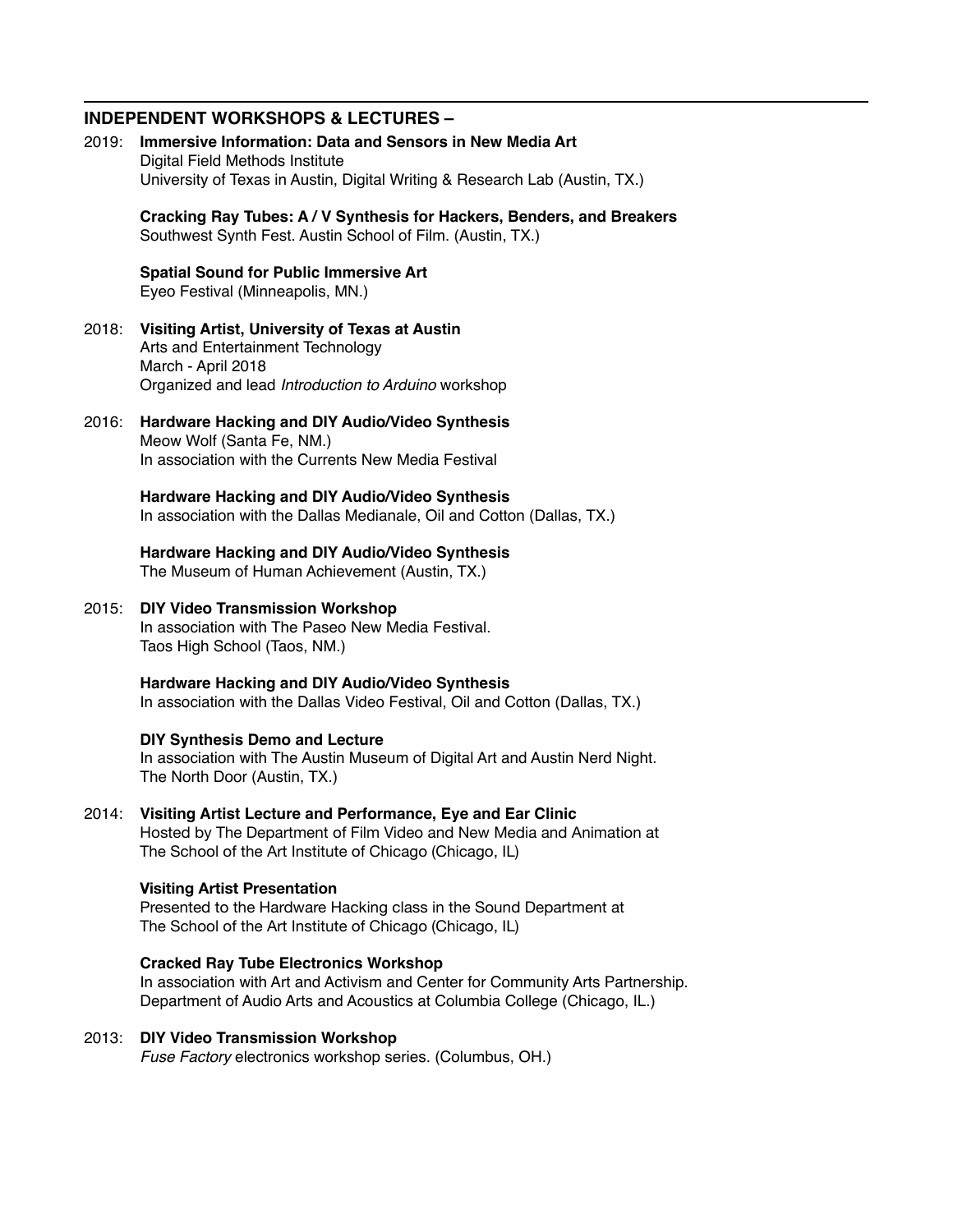#### 2012: **DIY Video Transmission Workshop**

In association with the Noise=Noise workshop series (London, U.K.)

#### **Cracked Ray Tube Artist Lecture**

The School of the Art Institute of Chicago Department of Sound (Chicago, IL.)

## 2011: **Cracked Ray Tube Electronics Workshop**

In association with the *GLI.TC/H* Conference and Festival. (Chicago, IL.)

#### **Cracked Ray Tube Electronics Workshop**

In association with the *Handmade Music* and *Switched On* workshop series. (Austin, Tx.)

#### **Sound Art and Active Listening Lecture**

Marwin arts education center for under-served youth. (Chicago, IL.) In association with *Project Cabrini Green.*

#### **Sound Art and Active Listening Lecture**

After School Matters. Gallery 37. (Chicago, IL) In association with *Project Cabrini Green.*

## **GRANTS, AWARDS AND RESIDENCIES –**

2018: **City of Austin Cultural Arts Division** Community Initiatives Award for CounterVolt VERSION.002

#### **City of Austin Cultural Arts Division**

Community Initiatives Award for CounterVolt VERSION.001

2017: **Maker Faire Austin** "Staff Pick" Blue Ribbon awarded for *de/Rastra* performance

#### 2014: **Art and Activism**

Artist grant awarded to support a *Cracked Ray Tube* electronics workshop

#### **Center for Community Arts Partnership**

Artist grant awarded to support a *Cracked Ray Tube* electronics workshop

- 2012: **Guthman New Musical Instrument Competition** 2nd Place Prize awarded for *Cracked Ray Tube.* Georgia Tech University (Atlanta, GA.)
- 2011: **STEIM (The Studio for Electro-Instrumental Music)** Artist in residence, January 2011 (Amsterdam, NL.)

**School of the Art Institute of Chicago Graduate Travel Grant** Used to support travel to present work at the *Pixilerations;* New Media Art Showcase

2010: **School of the Art Institute of Chicago Graduate Travel Grant** Used to support travel to present work at the *International Computer Music Conference*

**Guthman New Musical Instrument Competition** Finalist. *Electronically Modified Didgeridoo*. *Georgia Tech University (Atlanta, GA)*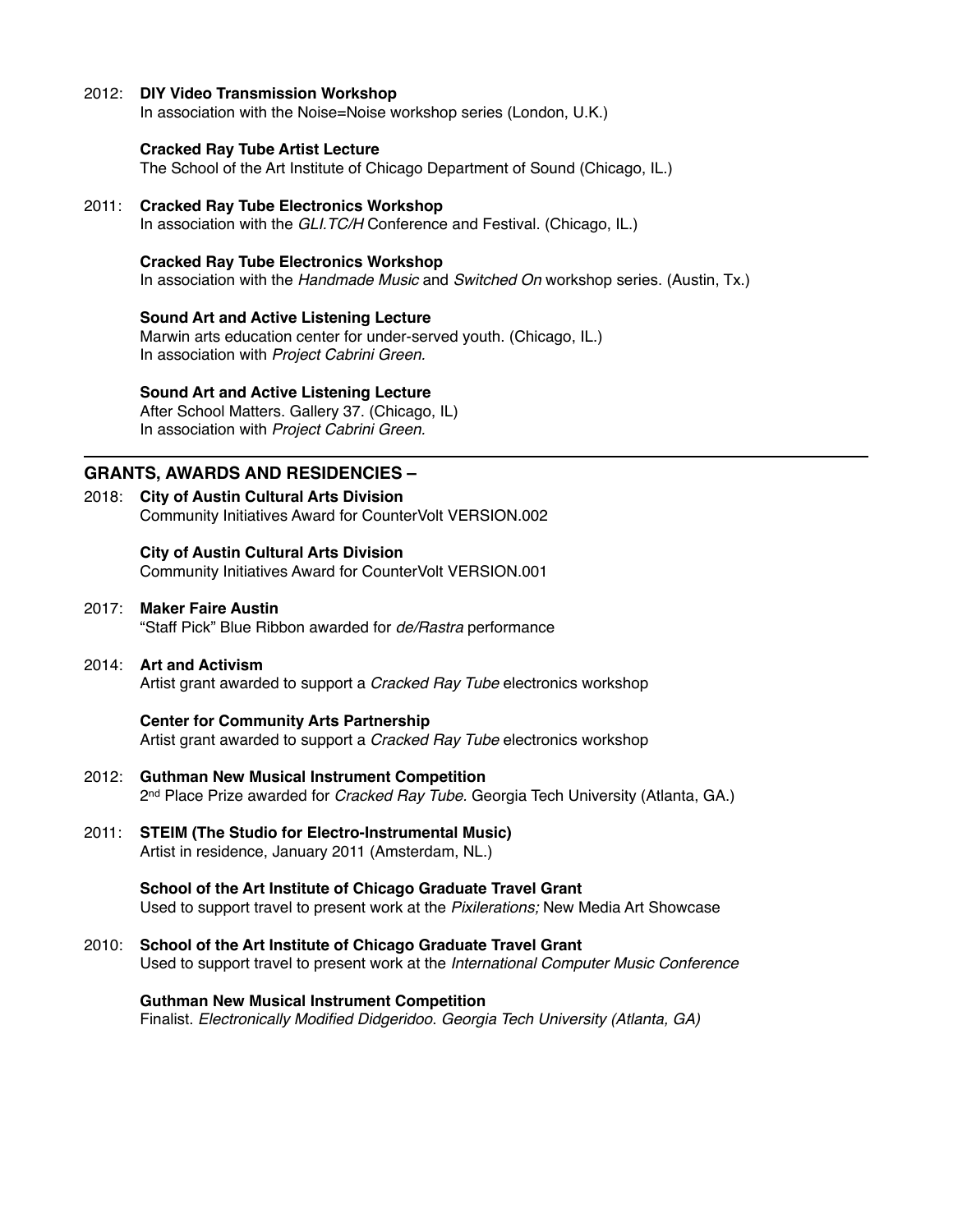## **WORKS PUBLISHED, CITATIONS, AND REVIEWS –**

|       | 2021: Sound and Image: Aesthetics and Practices. Andrew Knight-Hill. Focal Press.<br>Featured text and citations of Cracking Ray Tubes: Reanimating Analog Video in a Digital Context                                                    |
|-------|------------------------------------------------------------------------------------------------------------------------------------------------------------------------------------------------------------------------------------------|
|       | 2020: Weekend Edition, NPR.<br>Review of Rolling Ryot's Dumpster Fire. Story produced by Andrew Weber                                                                                                                                    |
| 2016: | <b>Conflict of Interest</b><br>Q & A with Kyle Evans. Online and print. Interview by Rebecca Marino                                                                                                                                      |
| 2014: | <b>Leonardo Music Journal</b><br>Issue 24, Winter 2014.<br>Cracking Ray Tubes: Reanimating Analog Video in a Digital Context                                                                                                             |
| 2013: | <b>Computer Music Journal</b><br>Issue 37:4, Winter 2013.<br>DVD video documentation of Cracked Ray Tube.                                                                                                                                |
| 2012: | <b>Neural Magazine</b><br>Issue #45, Summer 2013.<br>Featured text and image documentation of de/Rastra<br><b>Composite Arts Magazine</b><br>No. 8, Aberration. Summer 2012<br>Featured text and image documentation of Cracked Ray Tube |
|       | <b>The Creators Project</b><br>Featured text and image documentation of Cracked Ray Tube                                                                                                                                                 |
| 2010: | <b>Popular Science Magazine</b><br>April 2010 issue.<br>Featured text and image documentation of the Electronically Modified Didgeridoo                                                                                                  |
| 2009: | <b>Make Magazine: Online Zine</b><br>Featured text and image documentation of the Electronically Modified Didgeridoo                                                                                                                     |
|       | Engadget<br>Featured text and image documentation of the Electronically Modified Didgeridoo                                                                                                                                              |
|       | Handmade Electronic Music: The Art of Hardware Hacking (Second Edition)<br>written by Nic Collins. Published in 2009.<br>Featured Text and video documentation of invented electronic instrument.                                        |
|       |                                                                                                                                                                                                                                          |

## **CURATORIAL PROJECTS –**

2021: **Bee Caves Buzz Fest 2021** Light festival at the Hill Country Galleria Curator and Artistic Director (Bee Caves, TX)

## 2020: **Bee Caves Buzz Fest 2020** Light festival at the Hill Country Galleria Curator and Artistic Director (Bee Caves, TX)